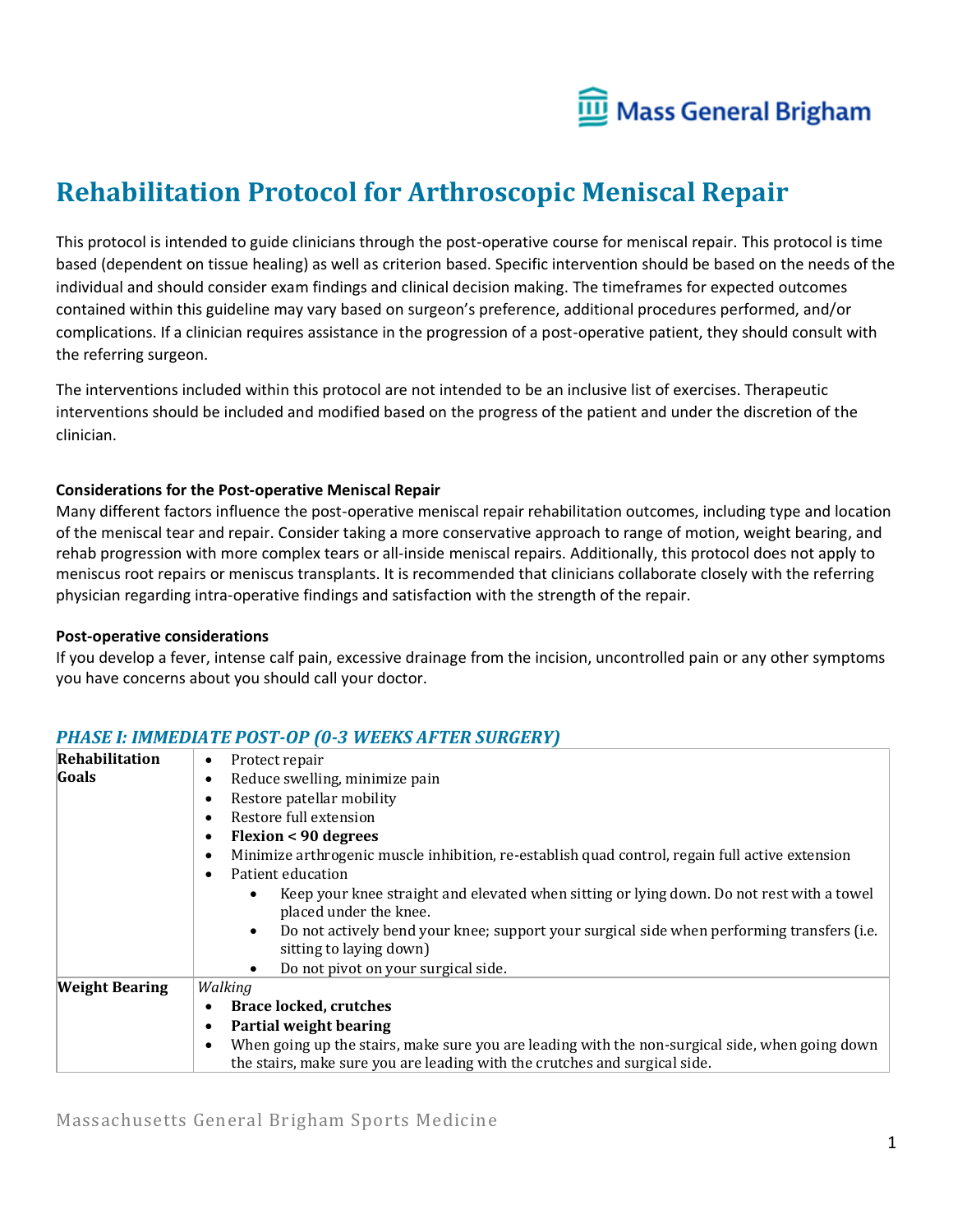| <b>Interventions</b> | <b>Swelling Management</b>                                                                                 |  |  |  |  |  |  |  |
|----------------------|------------------------------------------------------------------------------------------------------------|--|--|--|--|--|--|--|
|                      | Ice, compression, elevation (check with MD re: cold therapy)                                               |  |  |  |  |  |  |  |
|                      | Retrograde massage                                                                                         |  |  |  |  |  |  |  |
|                      | Ankle pumps                                                                                                |  |  |  |  |  |  |  |
|                      |                                                                                                            |  |  |  |  |  |  |  |
|                      | Range of motion/Mobility                                                                                   |  |  |  |  |  |  |  |
|                      | Patellar mobilizations: superior/inferior and medial/lateral                                               |  |  |  |  |  |  |  |
|                      | Seated assisted knee flexion extension and heel slides with towel                                          |  |  |  |  |  |  |  |
|                      | ***Avoid active knee flexion to prevent hamstring strain on the posteromedial joint<br>$\circ$             |  |  |  |  |  |  |  |
|                      | Low intensity, long duration extension stretches: prone hang, heel prop                                    |  |  |  |  |  |  |  |
|                      | <b>Seated hamstring stretch</b>                                                                            |  |  |  |  |  |  |  |
|                      |                                                                                                            |  |  |  |  |  |  |  |
|                      | Strengthening                                                                                              |  |  |  |  |  |  |  |
|                      | <b>Ouad sets</b>                                                                                           |  |  |  |  |  |  |  |
|                      | NMES high intensity (2500 Hz, 75 bursts) supine knee extended 10 sec/50 sec, 10 contractions,<br>$\bullet$ |  |  |  |  |  |  |  |
|                      | 2x/week during sessions—use of clinical stimulator during session, consider home units                     |  |  |  |  |  |  |  |
|                      | distributed immediate post op                                                                              |  |  |  |  |  |  |  |
|                      | Straight leg raise<br>۰                                                                                    |  |  |  |  |  |  |  |
|                      | **Do not perform straight leg raise if you have a knee extension lag                                       |  |  |  |  |  |  |  |
|                      | Hip abduction: side lying or standing<br>$\bullet$                                                         |  |  |  |  |  |  |  |
|                      | Multi-angle isometrics 90 and 60 deg knee extension                                                        |  |  |  |  |  |  |  |
| Criteria to          | Knee extension ROM 0 deg<br>٠                                                                              |  |  |  |  |  |  |  |
| Progress             | Knee flexion ROM 90 degrees                                                                                |  |  |  |  |  |  |  |
|                      | Quad contraction with superior patella glide and full active extension                                     |  |  |  |  |  |  |  |
|                      | Able to perform straight leg raise without lag                                                             |  |  |  |  |  |  |  |

## *PHASE II: INTERMEDIATE POST-OP (3-6 WEEKS AFTER SURGERY)*

| <b>Rehabilitation</b>       | Continue to protect repair<br>٠                                                                               |  |  |  |  |
|-----------------------------|---------------------------------------------------------------------------------------------------------------|--|--|--|--|
| Goals                       | Reduce pain, minimize swelling                                                                                |  |  |  |  |
|                             | Maintain full extension<br>٠                                                                                  |  |  |  |  |
|                             | Flexion < 90 degrees unless further direction from MD                                                         |  |  |  |  |
| <b>Weight Bearing</b>       | Walking                                                                                                       |  |  |  |  |
|                             | Continue partial weight bearing unless directed otherwise by MD                                               |  |  |  |  |
|                             | Consult with referring MD regarding unlocking brace                                                           |  |  |  |  |
| <b>Additional</b>           | Range of motion/Mobility                                                                                      |  |  |  |  |
| <b>Interventions</b>        | Stationary bicycle: gentle range of motion only (see Phase III for conditioning)                              |  |  |  |  |
| Continue with Phase I *>    |                                                                                                               |  |  |  |  |
| interventions               | Cardio                                                                                                        |  |  |  |  |
|                             | Upper body ergometer                                                                                          |  |  |  |  |
|                             | Strengthening                                                                                                 |  |  |  |  |
|                             | Calf raises<br>Lumbopelvic strengthening: Sidelying hip external rotation clamshell in neutral, plank, bridge |  |  |  |  |
|                             | with feet elevated                                                                                            |  |  |  |  |
|                             | Balance/proprioception                                                                                        |  |  |  |  |
|                             | Double limb standing balance utilizing uneven surface (wobble board)                                          |  |  |  |  |
|                             | Joint position re-training                                                                                    |  |  |  |  |
| <b>Criteria to Progress</b> | No swelling (Modified Stroke Test)<br>$\bullet$                                                               |  |  |  |  |
|                             | Flexion ROM 120 degrees<br>٠                                                                                  |  |  |  |  |
|                             | Extension ROM equal to contra lateral side                                                                    |  |  |  |  |
|                             |                                                                                                               |  |  |  |  |

## *PHASE III: LATE POST-OP (6-9 WEEKS AFTER SURGERY)*

| <b>Rehabilitation</b> | Continue to protect repair |
|-----------------------|----------------------------|
| Goals                 | Maintain full extension    |
|                       |                            |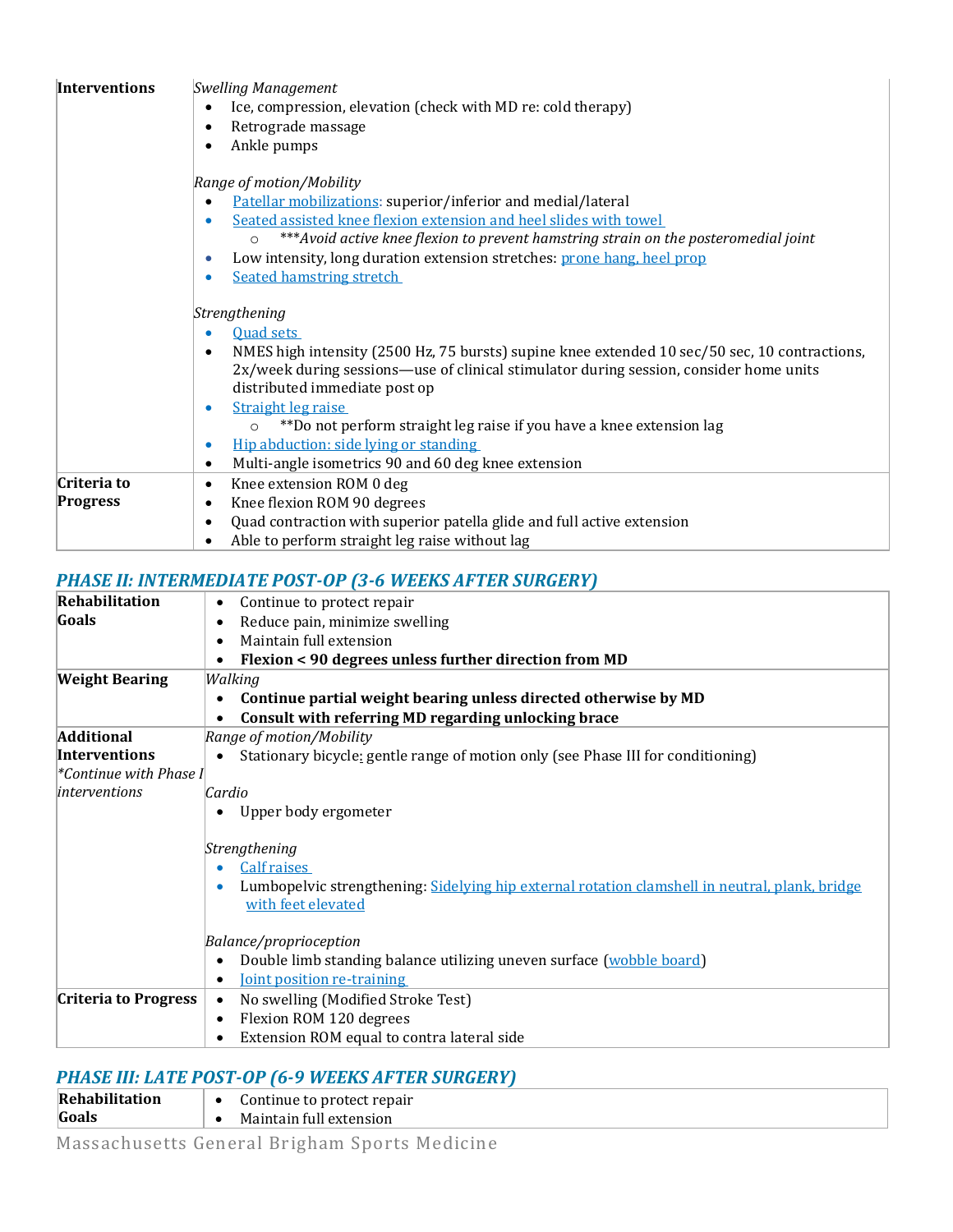|                             | Normalize gait.<br>$\bullet$                                                                              |  |  |  |  |  |
|-----------------------------|-----------------------------------------------------------------------------------------------------------|--|--|--|--|--|
|                             | Flexion within 10 degrees of contra lateral side.                                                         |  |  |  |  |  |
|                             | Safely progress strengthening.                                                                            |  |  |  |  |  |
|                             | Promote proper movement patterns.                                                                         |  |  |  |  |  |
|                             | Avoid post exercise pain/swelling.                                                                        |  |  |  |  |  |
| <b>Weight Bearing</b>       | May discontinue use of brace/crutches after 6 weeks per MD and once adequate quad control is<br>$\bullet$ |  |  |  |  |  |
|                             | achieved and gait in normalized.                                                                          |  |  |  |  |  |
| <b>Additional</b>           | Range of motion/Mobility                                                                                  |  |  |  |  |  |
| <b>Interventions</b>        | Supine active hamstring stretch<br>$\bullet$                                                              |  |  |  |  |  |
| *Continue with Phase        | Gentle stretching all muscle groups: prone quad stretch, standing quad stretch, kneeling hip<br>$\bullet$ |  |  |  |  |  |
| I-II Interventions as       | flexor stretch, standing gastroc stretch and soleus stretch                                               |  |  |  |  |  |
| indicated                   | Rotational tibial mobilizations if limited ROM<br>$\bullet$                                               |  |  |  |  |  |
|                             |                                                                                                           |  |  |  |  |  |
|                             | Cardio                                                                                                    |  |  |  |  |  |
|                             | Stationary bicycle, flutter kick swimming, pool jogging                                                   |  |  |  |  |  |
|                             |                                                                                                           |  |  |  |  |  |
|                             | Strengthening                                                                                             |  |  |  |  |  |
|                             | Partial squat exercise 0-60 degrees                                                                       |  |  |  |  |  |
|                             | Ball squats, wall slides, mini squats from 0-60 deg                                                       |  |  |  |  |  |
|                             | Hamstring strengthening: prone hamstring curls, standing hamstring curls                                  |  |  |  |  |  |
|                             | Lumbopelvic strengthening: bridges on physioball, bridge on physioball with roll-in, bridge               |  |  |  |  |  |
|                             | on physioball alternating, hip hike                                                                       |  |  |  |  |  |
|                             | Gym equipment: leg press machine, standing hip abductor and adductor machine, hip                         |  |  |  |  |  |
|                             | extension machine, roman chair, seated calf machine                                                       |  |  |  |  |  |
|                             | Progress intensity (strength) and duration (endurance) of exercises                                       |  |  |  |  |  |
|                             |                                                                                                           |  |  |  |  |  |
|                             | Balance/proprioception                                                                                    |  |  |  |  |  |
|                             | Single limb balance progress to uneven surface including perturbation training                            |  |  |  |  |  |
| <b>Criteria to Progress</b> | No swelling/pain after exercise<br>$\bullet$                                                              |  |  |  |  |  |
|                             | Normal gait<br>$\bullet$                                                                                  |  |  |  |  |  |
|                             | ROM equal to contra lateral side                                                                          |  |  |  |  |  |
|                             | Joint position sense symmetrical (<5 degree margin of error)                                              |  |  |  |  |  |

### *PHASE IV: TRANSITIONAL (9-12 WEEKS AFTER SURGERY)*

| Rehabilitation                                 | Maintain full ROM.<br>$\bullet$                                                                   |  |  |  |  |  |  |
|------------------------------------------------|---------------------------------------------------------------------------------------------------|--|--|--|--|--|--|
| Goals                                          | Safely progress strengthening.                                                                    |  |  |  |  |  |  |
|                                                | Promote proper movement patterns.                                                                 |  |  |  |  |  |  |
|                                                | Avoid post exercise pain/swelling.                                                                |  |  |  |  |  |  |
| <b>Additional</b>                              | Cardio                                                                                            |  |  |  |  |  |  |
| <b>Interventions</b>                           | Elliptical, stair climber                                                                         |  |  |  |  |  |  |
| $\mathscr{C}$ ontinue with Phase $\mathscr{C}$ |                                                                                                   |  |  |  |  |  |  |
| I-III interventions as                         | Strengthening                                                                                     |  |  |  |  |  |  |
| indicated                                      | ** The following exercises to focus on proper control with emphasis on good proximal              |  |  |  |  |  |  |
|                                                | stability                                                                                         |  |  |  |  |  |  |
|                                                | Squat to chair                                                                                    |  |  |  |  |  |  |
|                                                | <b>Lateral lunges</b>                                                                             |  |  |  |  |  |  |
|                                                | Single leg progression: partial weight bearing single leg press, slide board                      |  |  |  |  |  |  |
|                                                | lunges: retro and lateral, step ups and step ups with march, lateral step-ups, step downs, single |  |  |  |  |  |  |
|                                                | <u>leg squats, single leg wall slides</u>                                                         |  |  |  |  |  |  |
|                                                | <b>Knee Exercises</b> for additional exercises and descriptions                                   |  |  |  |  |  |  |
|                                                | Gym equipment: seated hamstring curl machine and hamstring curl machine                           |  |  |  |  |  |  |
|                                                | Romanian deadlift                                                                                 |  |  |  |  |  |  |
| <b>Criteria to Progress</b>                    | No episodes of instability                                                                        |  |  |  |  |  |  |
|                                                | 10 repetitions single leg squat proper form through at least 60 deg knee flexion                  |  |  |  |  |  |  |
|                                                | KOOS-sports questionnaire >70%                                                                    |  |  |  |  |  |  |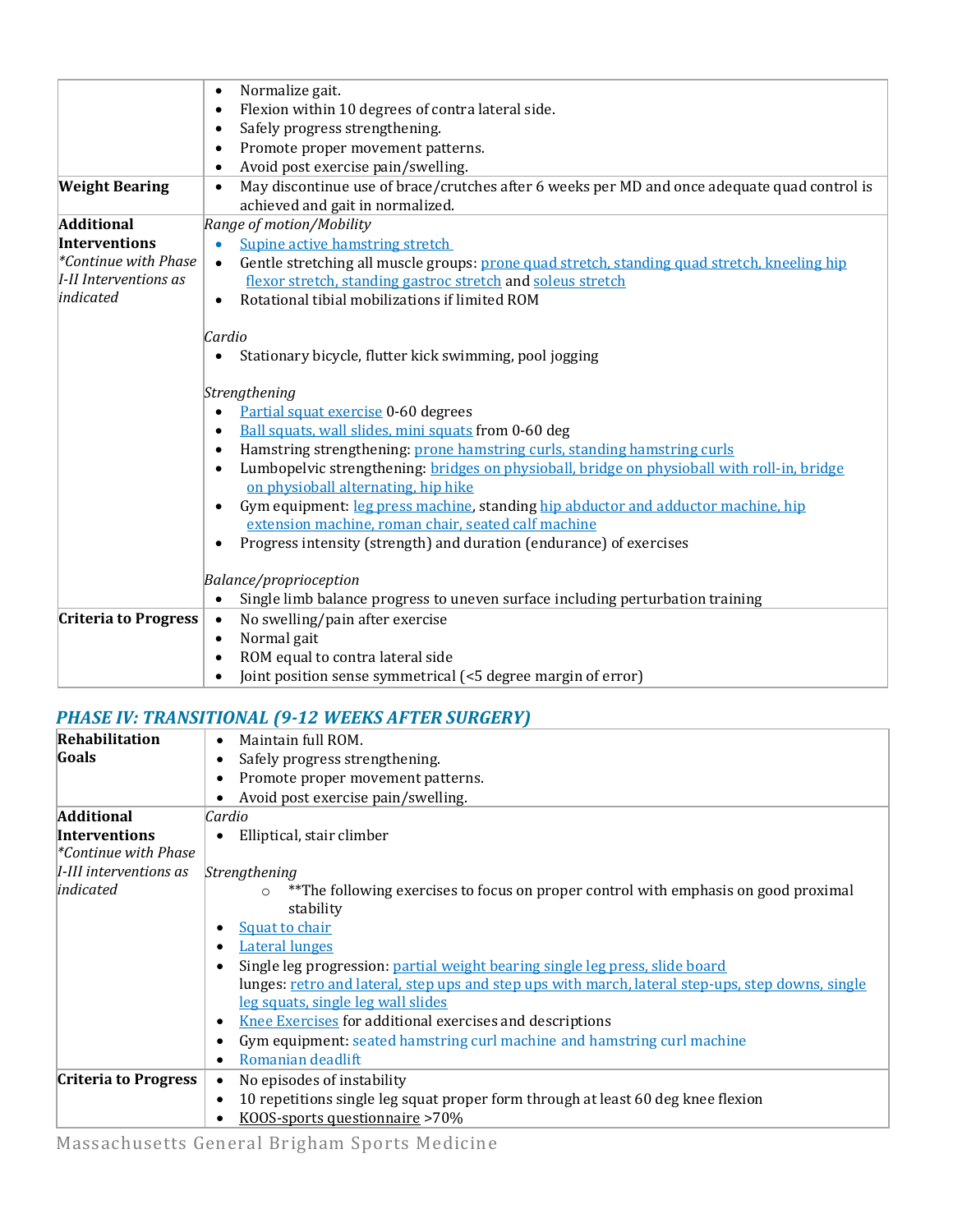|                                                                                                                | <b>Functional Assessment</b><br>Quadriceps index ≥80%; HHD mean preferred (isokinetic testing if available)<br>$\Omega$<br>Hamstring, glut med, glut max index $\geq 80\%$ ; HHD mean preferred (isokinetic testing for HS<br>$\Omega$<br>if available)                                                                                                                                                                                                                                                   |
|----------------------------------------------------------------------------------------------------------------|-----------------------------------------------------------------------------------------------------------------------------------------------------------------------------------------------------------------------------------------------------------------------------------------------------------------------------------------------------------------------------------------------------------------------------------------------------------------------------------------------------------|
|                                                                                                                | <b>PHASE V: EARLY RETURN TO SPORT (3-5 MONTHS AFTER SURGERY)</b>                                                                                                                                                                                                                                                                                                                                                                                                                                          |
| <b>Rehabilitation</b><br>Goals                                                                                 | Safely progress strengthening.<br>Safely initiate sport specific training program.<br>Promote proper movement patterns.<br>Avoid post exercise pain/swelling.                                                                                                                                                                                                                                                                                                                                             |
| <b>Additional</b><br>Interventions<br>$*$ Continue with<br>Phase II-IV<br><i>interventions</i> as<br>indicated | Interval running program<br><b>Return to Running Program</b><br>$\circ$<br>Progress to plyometric and agility program (with functional brace if prescribed).<br><b>Agility and Plyometric Program</b>                                                                                                                                                                                                                                                                                                     |
| <b>Criteria to Progress</b>                                                                                    | Clearance from MD and ALL milestone criteria below have been met<br>Completion of jog/run program without pain/swelling<br><b>Functional Assessment</b><br>Quad/HS/glut index ≥90%; HHD mean preferred (isokinetic testing if available)<br>$\Omega$<br>Hamstring/Quad ratio $\geq 70\%$ with isokinetic testing if available)<br>$\circ$<br>Hop Testing ≥90% compared to contra lateral side<br>$\circ$<br>KOOS-sports questionnaire >90%<br>International Knee Committee Subjective Knee Evaluation >93 |

## *PHASE VI: UNRESTRICTED RETURN TO SPORT (6+ MONTHS AFTER SURGERY)*

• Psych Readiness to Return to Sport (PRRS)

|                                                                                                                        | THE VE UNIVERSITY OF THE UNIVERSITY OF THE VEHICLE OF THE VEHICLE IS A VEHICLE OF THE VEHICLE OF THE VEHICLE O                                                                                                                                    |  |  |  |  |
|------------------------------------------------------------------------------------------------------------------------|---------------------------------------------------------------------------------------------------------------------------------------------------------------------------------------------------------------------------------------------------|--|--|--|--|
| Rehabilitation<br>Goals                                                                                                | Continue strengthening and proprioceptive exercises.<br>Symmetrical performance with sport specific drills.                                                                                                                                       |  |  |  |  |
|                                                                                                                        | Safely progress to full sport.                                                                                                                                                                                                                    |  |  |  |  |
| <b>Additional</b><br><b>Interventions</b><br>$\mathscr{C}$ continue with Phase<br>$II-V$ interventions as<br>indicated | Multi-plane sport specific plyometrics program<br>Multi-plane sport specific agility program<br>Include hard cutting and pivoting depending on the individuals' goals<br>Non-contact practice $\rightarrow$ Full practice $\rightarrow$ Full play |  |  |  |  |
| Criteria to<br><b>Discharge</b>                                                                                        | Quad/HS/glut index $\geq 90\%$ ; HHD mean preferred (isokinetic testing if available)<br>Hop Testing $\geq$ 90% compared to contra lateral side                                                                                                   |  |  |  |  |
| Revised 4/2021                                                                                                         |                                                                                                                                                                                                                                                   |  |  |  |  |

Revised 4/2021

| <b>Contact</b> | Please email <b>MGHSportsPhysicalTherapy@partners.org</b> with questions specific to this protocol |
|----------------|----------------------------------------------------------------------------------------------------|
|----------------|----------------------------------------------------------------------------------------------------|

References:

- 1. Adams D, Logerstedt D, et al. Current Concepts for Anterior Cruciate Ligament Reconstruction: A Criterion-Based Rehabilitation Progression. *JOSPT* 2012 42(7): 601-614.
- 2. DeFroda SF, Bokshan SL, et al. Variability of online available physical therapy protocols from academic orthopedic surgery programs for arthroscopic meniscus repair. *The Physician and Sports Medicine.* 2018. 46 (3): 355-360.
- 3. Glazer DD. Development and Preliminary Validation of the Injury-Psychological Readiness to Return to Sport (I-PRRS) Scale*. Journal of Athletic Training.* 2009;44(2):185-189.
- 4. Harput, G., Guney-Deniz, H., Nyland, J., & Kocabey, Y. (2020). Postoperative rehabilitation and outcomes following arthroscopic isolated meniscus repairs: A systematic review. *Physical Therapy in Sport*, *45*(2020), 76–85.
- 5. Irrgang JJ, Anderson AF, Boland AL, et al. Development and validation of the International Knee Documentation Committee Subjective Knee Form. *Am J Sports Med*. 2001;29:600-613.

Massachusetts General Brigham Sports Medicine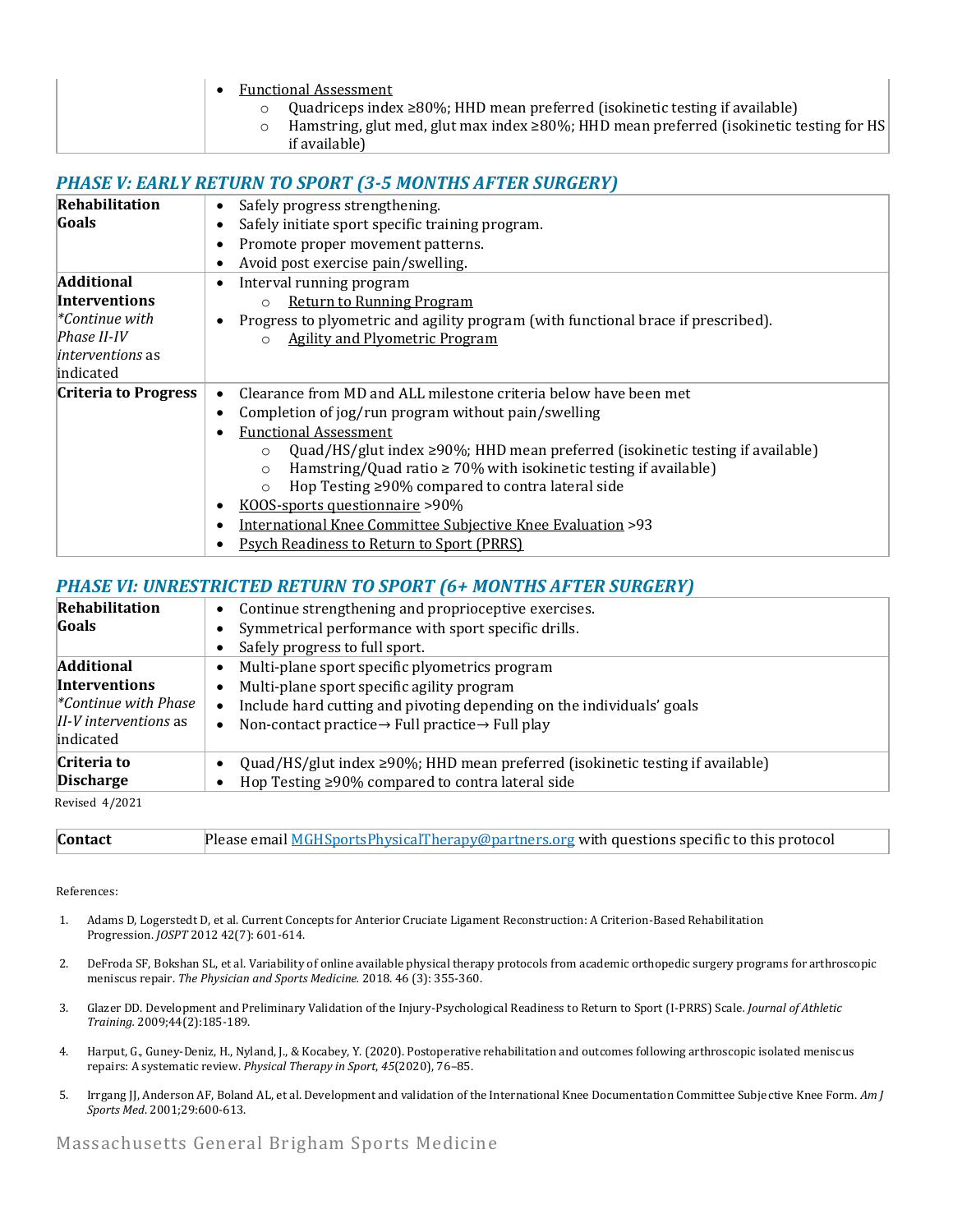- 6. Mandelbaum BR, Silvers HJ, Watanabe DS, et al. Effectiveness of a Neuromuscular and Proprioceptive Training Program in Preventing Anterior Cruciate Ligament Injuries in Female Athletes: 2-year follow-up. *Am J Sports Med.* 2005;33:1003-1010.
- 7. Noyes, FR, Heckmann TP, et al. Meniscus Repair and Transplantation: A Comprehensive Update. *JOSPT* 2012 42(3): 274-290.
- 8. VanderHave KL, Perkins C, et al. Weightbearing versus nonweightbearing after meniscus repair. *Sports Health.* 2015. 7 (5): 399-402.
- 9. Vedi V, Williams A, et al. Meniscal movement: an in-vivo study using dynamic MRI. *JBJS.* 1999. 81: 37-41.
- 10. Wilk KE, Macrina LC, et al. Recent Advances in the Rehabilitation of Anterior Cruciate Ligament Injuries. *JOSPT* 2012 42(3): 153-171.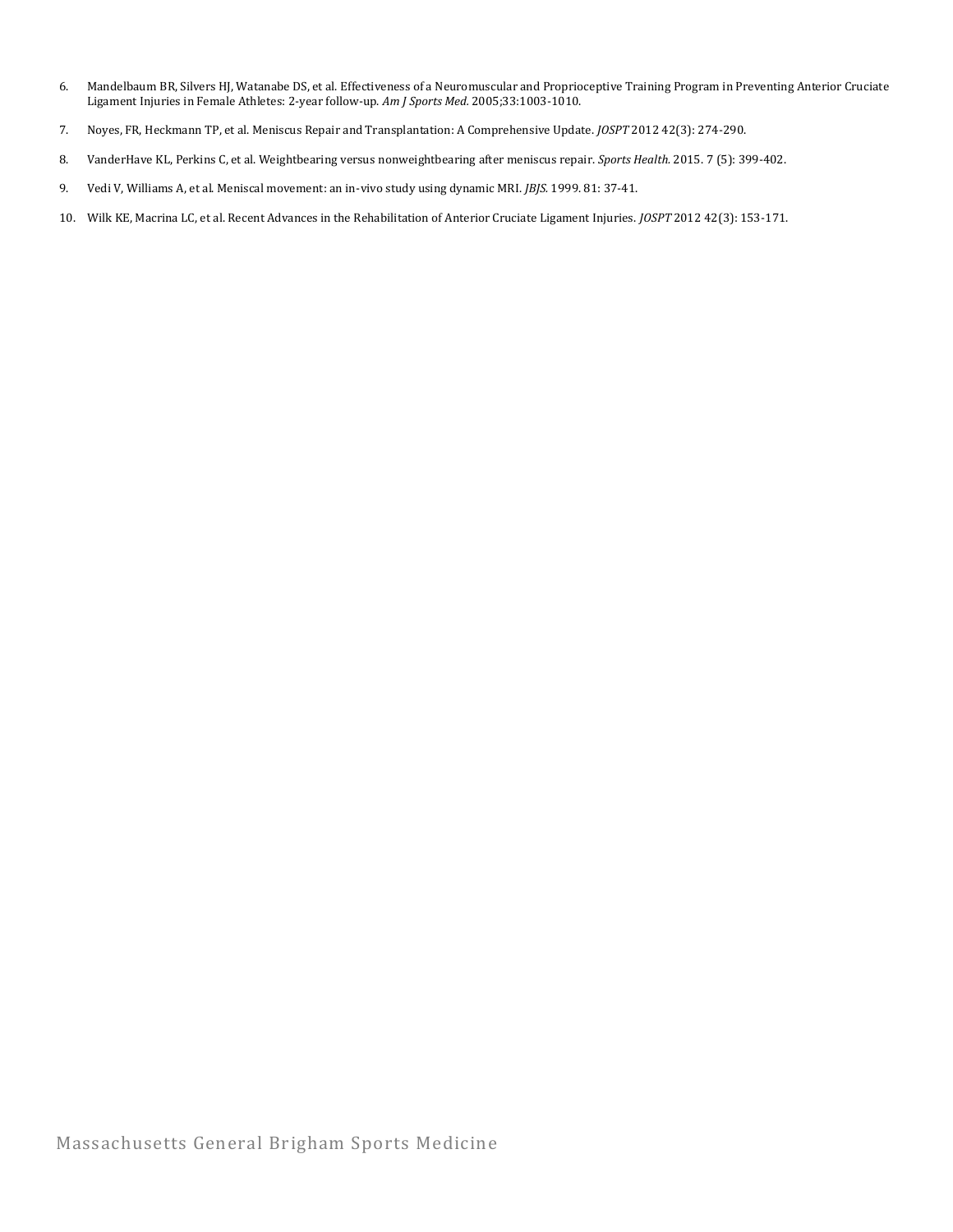## **Return to Running Program**

This program is designed as a guide for clinicians and patients through a progressive return-to-run program. Patients should demonstrate > 80% on the Functional Assessment prior to initiating this program (after a knee ligament or meniscus repair). Specific recommendations should be based on the needs of the individual and should consider clinical decision making. If you have questions, contact the referring physician.

### *PHASE I: WARM UP WALK 15 MINUTES, COOL DOWN WALK 10 MINUTES*

| <b>Day</b> |         |               |         | 4       |         |         |                                |
|------------|---------|---------------|---------|---------|---------|---------|--------------------------------|
| Week 1     | W5/J1x5 |               | W5/J1x5 |         | W4/J2x5 |         | W4/J2x5                        |
| Week 2     |         | $W3$ /J $3x5$ |         | W3/J3x5 |         | W2/14x5 |                                |
| Week 3     | W2/I4x5 |               | W1/J5x5 |         | W1/J5x5 |         | <b>Return to</b><br><b>Run</b> |

Key: W=walk, J=jog

*\*\*Only progress if there is no pain or swelling during or after the run*

### *PHASE II: WARM UP WALK 15 MINUTES, COOL DOWN WALK 10 MINUTES*

| <b>Week</b>    | <b>Sunday</b>    | <b>Monday</b>    | <b>Tuesday</b> | Wednesday        | <b>Thursday</b>  | <b>Friday</b> | <b>Saturday</b>  |
|----------------|------------------|------------------|----------------|------------------|------------------|---------------|------------------|
|                |                  |                  |                |                  |                  |               |                  |
| $\mathbf{1}$   | $20 \text{ min}$ |                  | 20 min         |                  | $20 \text{ min}$ |               | $25 \text{ min}$ |
| $\overline{2}$ |                  | $25 \text{ min}$ |                | $25 \text{ min}$ |                  | <b>30 min</b> |                  |
| 3              | <b>30 min</b>    |                  | 30 min         |                  | <b>35 min</b>    |               | <b>35 min</b>    |
| $\overline{4}$ |                  | <b>35 min</b>    |                | 40 min           |                  | 40 min        |                  |
| 5              | 40 min           |                  | 45 min         |                  | 45 min           |               | $45 \text{ min}$ |
| 6              |                  | <b>50 min</b>    |                | <b>50 min</b>    |                  | <b>50 min</b> |                  |
| 7              | <b>55 min</b>    |                  | <b>55 min</b>  |                  | <b>55 min</b>    |               | 60 min           |
| 8              |                  | <b>60 min</b>    |                | <b>60 min</b>    |                  |               |                  |

Recommendations

- Runs should occur on softer surfaces during Phase I
- Non-impact activity on off days
- Goal is to increase mileage and then increase pace; avoid increasing two variables at once
- 10% rule: no more than 10% increase in mileage per week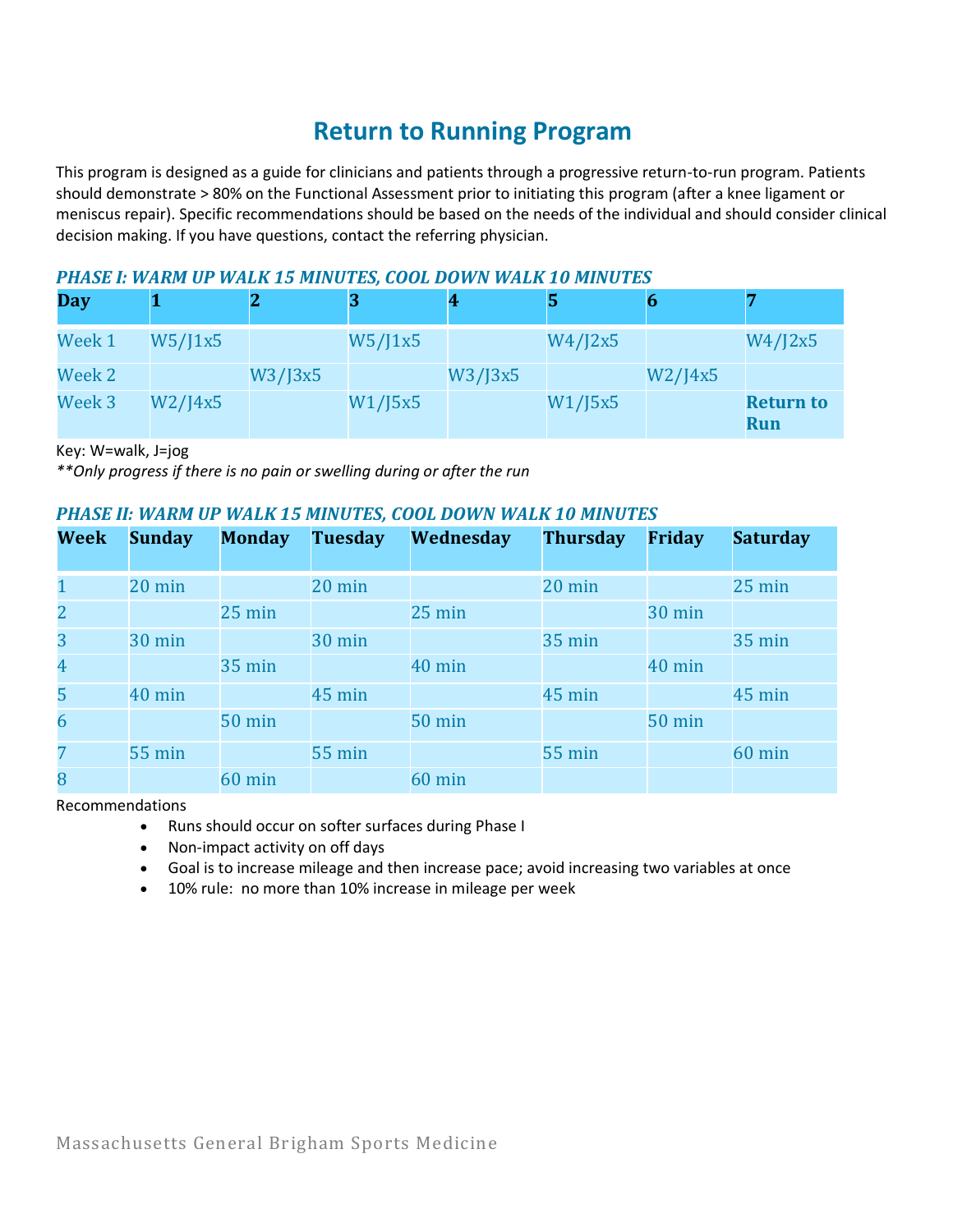## **Agility and Plyometric Program**

This program is designed as a guide for clinicians and patients through a progressive series of agility and plyometric exercises to promote successful return to sport and reduce injury risk. Patients should demonstrate > 80% on the Functional Assessment prior to initiating this program. Specific intervention should be based on the needs of the individual and should consider clinical decision making. If you have questions, contact the referring physician.

| <b>Rehabilitation</b>       | Safely recondition the knee                                                                 |  |  |  |
|-----------------------------|---------------------------------------------------------------------------------------------|--|--|--|
| Goals                       | Provide a logical sequence of progressive drills for pre-sports conditioning                |  |  |  |
| <b>Agility</b>              | Forward run                                                                                 |  |  |  |
|                             | Backward run                                                                                |  |  |  |
|                             | Forward lean in to a run                                                                    |  |  |  |
|                             | Forward run with 3-step deceleration                                                        |  |  |  |
|                             | Figure 8 run                                                                                |  |  |  |
|                             | Circle run                                                                                  |  |  |  |
|                             | Ladder                                                                                      |  |  |  |
| Plyometrics                 | Shuttle press: Double leg $\rightarrow$ alternating leg $\rightarrow$ single leg jumps      |  |  |  |
|                             | Double leg:                                                                                 |  |  |  |
|                             | Jumps on to a box $\rightarrow$ jump off of a box $\rightarrow$ jumps on/off box<br>$\circ$ |  |  |  |
|                             | Forward jumps, forward jump to broad jump<br>$\circ$                                        |  |  |  |
|                             | Tuck jumps<br>$\circ$                                                                       |  |  |  |
|                             | Backward/forward hops over line/cone<br>$\circ$                                             |  |  |  |
|                             | Single leg (these exercises are challenging and should be considered for more               |  |  |  |
|                             | advanced athletes):                                                                         |  |  |  |
|                             | Progressive single leg jump tasks<br>$\circ$                                                |  |  |  |
|                             | Bounding run<br>$\circ$                                                                     |  |  |  |
|                             | Scissor jumps<br>$\circ$                                                                    |  |  |  |
|                             | Backward/forward hops over line/cone<br>$\circ$                                             |  |  |  |
| <b>Criteria to Progress</b> | No increase in pain or swelling                                                             |  |  |  |
|                             | Pain-free during loading activities                                                         |  |  |  |
|                             | Demonstrates proper movement patterns                                                       |  |  |  |

### *[PHASE I: ANTERIOR PROGRESSION](https://www.youtube.com/watch?v=dFcVIcLOTb8&list=PLLj8wKd0c1Gw61RvQr1ptMtb1Z8HmL4tm)*

### *[PHASE II: LATERAL PROGRESSION](https://www.youtube.com/watch?v=TQfwZ_Mimxs&list=PLLj8wKd0c1Gy1Zo9wk5p6zPWPA6OOKPHP)*

| Rehabilitation              | Safely recondition the knee                                                    |
|-----------------------------|--------------------------------------------------------------------------------|
| Goals                       | Provide a logical sequence of progressive drills for the Level 1 sport athlete |
| <b>Agility</b>              | Side shuffle                                                                   |
| *Continue with Phase I      | Carioca                                                                        |
| interventions               | Crossover steps                                                                |
|                             | Shuttle run                                                                    |
|                             | Zig-zag run                                                                    |
|                             | Ladder                                                                         |
| <b>Plyometrics</b>          | Double leg:                                                                    |
| Continue with Phase I*      | Lateral jumps over line/cone<br>$\circ$                                        |
| interventions               | Lateral tuck jumps over cone<br>$\circ$                                        |
|                             | Single leg(these exercises are challenging and should be considered for more   |
|                             | advanced athletes):                                                            |
|                             | Lateral jumps over line/cone<br>$\circ$                                        |
|                             | Lateral jumps with sport cord<br>$\circ$                                       |
| <b>Criteria to Progress</b> | No increase in pain or swelling                                                |
|                             | Pain-free during loading activities                                            |
|                             | Demonstrates proper movement patterns                                          |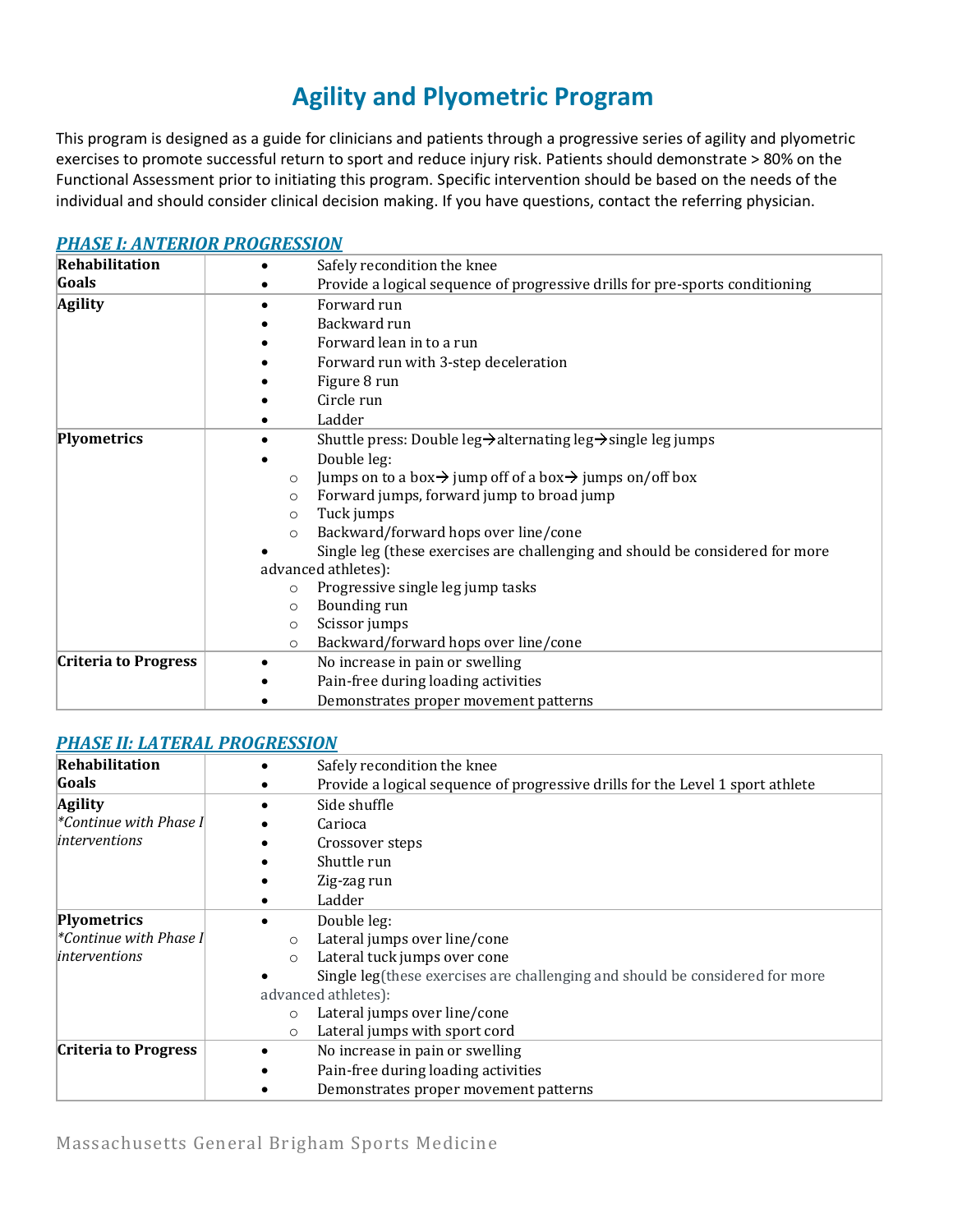## *[PHASE III: MULTI-PLANAR PROGRESSION](https://www.youtube.com/watch?v=iThi_oLlQws&list=PLLj8wKd0c1GzbfKT9fqeAk3q1X9okr2R6)*

| Rehabilitation                    |       | Challenge the Level 1 sport athlete in preparation for final clearance for return to |
|-----------------------------------|-------|--------------------------------------------------------------------------------------|
| Goals                             | sport |                                                                                      |
| <b>Agility</b>                    |       | Box drill                                                                            |
| $\mathscr{C}$ continue with Phase |       | Star drill                                                                           |
| I-II interventions                |       | Side shuffle with hurdles                                                            |
| <b>Plyometrics</b>                |       | Box jumps with quick change of direction                                             |
| $\mathscr{C}$ continue with Phase |       | 90 and 180 degree jumps                                                              |
| I-II interventions                |       |                                                                                      |
| <b>Criteria to Progress</b>       |       | Clearance from MD                                                                    |
|                                   |       | <b>Functional Assessment</b>                                                         |
|                                   |       | Quad/HS/glut index $\geq$ 90% contra lateral side (isokinetic testing if<br>O        |
|                                   |       | available)                                                                           |
|                                   |       | Hamstring/Quad ratio $\geq 70\%$<br>O                                                |
|                                   |       | Hop Testing ≥90% contralateral side<br>$\circ$                                       |
|                                   |       | KOOS-sports questionnaire >90%                                                       |
|                                   |       | International Knee Committee Subjective Knee Evaluation >93                          |
|                                   |       | <b>Psych Readiness to Return to Sport (PRRS)</b>                                     |